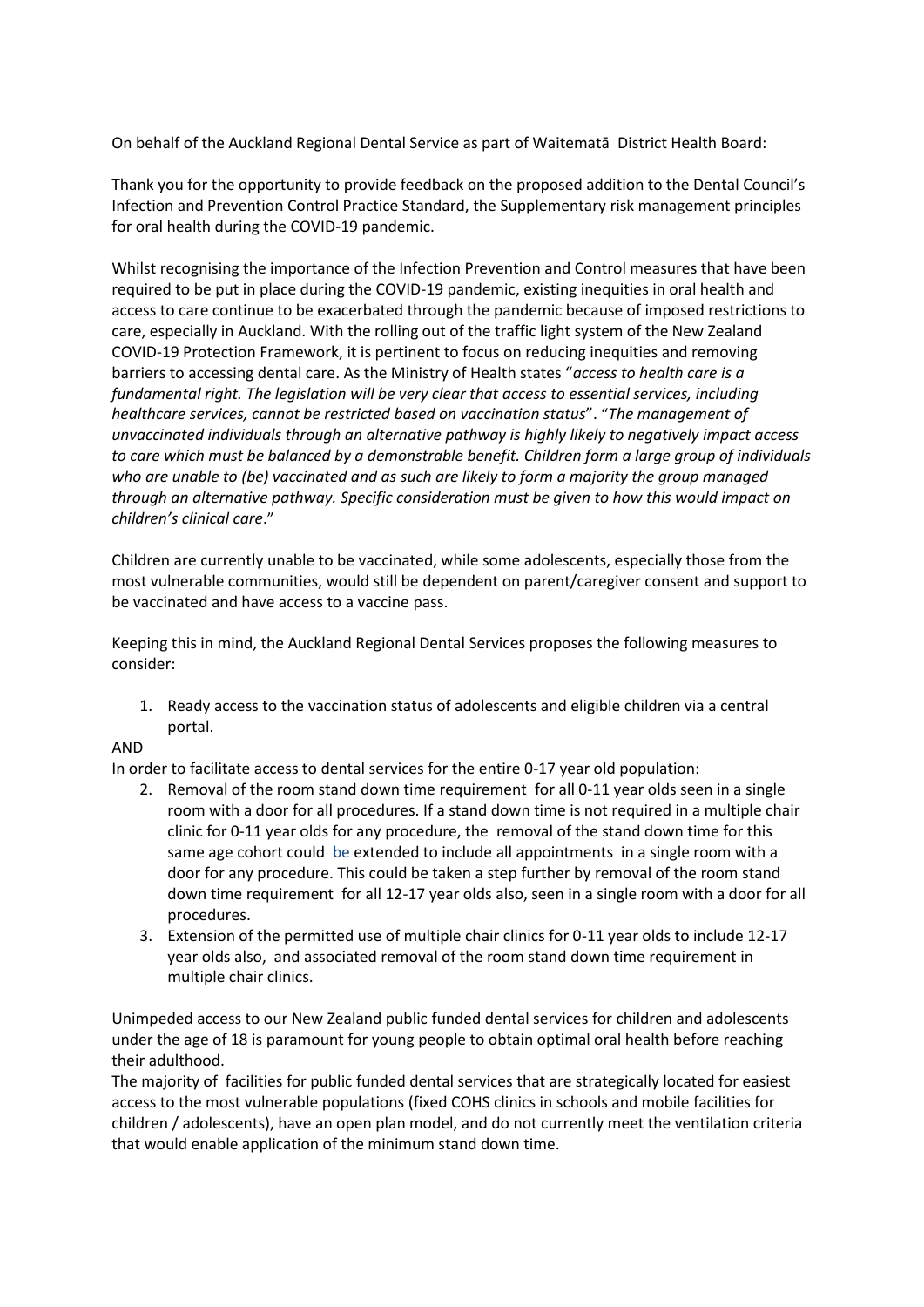Categorizing all under 12s, and all unvaccinated (or unable to be proved vaccinated) under 18 year olds to the restrictions of the moderate risk pathway will certainly affect ready access to dental care: namely by the requirement of over 12s to be seen in a room with a door for all procedures, and by the associated requirement of a stand down time for any moderate risk patient who receives any category of dental care in a room with a door.

### Vaccination status access:

In the Community Oral Health Service (COHS) we have a model of enduring consent in order to ensure that all enrolled children can receive a basic level of care with examinations, radiographs and preventative care not requiring repeated consent. One of the additional challenges of equitable access for our vulnerable child population during the Covid-19 era has been the requirement to prescreen for Covid-19 risk before we can examine the child, negating the benefit of enduring consent since families do not always readily respond to our attempts to contact them. As a result certain children may not even be able to be examined or receive preventative treatments since we are unable to make contact with the parents.

If we are also required to ascertain vaccination status for the 12-17 year olds (and in the future children, once eligible to be vaccinated), this will add another layer of challenge for young people to access dental services. Not all vaccinated children in the more vulnerable populations will themselves have ready access to either a digital or paper vaccine pass, and as above, caregivers do not always readily respond to our attempts to contact them.

\*Ready access by health care providers to a central NHI database with vaccination status will assist in this, and should be considered.

### Inclusion of examinations and non AGPs requiring a post treatment stand down time for the Moderate COVID-19 risk group:

It is understood that the post-treatment stand down requirement is now based on patient Covid-19 risk status rather than being based on procedures received, due to consideration of the more pertinent risk of Aerosol Generating Behaviours. However, for the Moderate risk group this now means that any examination, or NON AGP such as an extraction, will now require a longer stand down time than for an AGP. This is because since unlike during an AGP such as a restorative procedure or ultrasonic scaling, no rubber dam or HVE is actually required / appropriate during these procedures and therefore the stand down time can't be reduced by these measures. This would considerably impact service provision and associated equity of access in the New Zealand Community Oral Health Service until all premises have ventilation upgraded, with a stand down time of 60 minutes likely to be required after each exam / non AGP.

This will especially impact our 12-17 year old cohort in the community oral health service, if unvaccinated or unable to prove vaccination status, since the multiple surgery stand down time exemption does not apply over the age of 12.

The stand down time requirement for all moderate risk patients regardless of procedure will also impact any child under 12 treated in a single surgery with a door, whether treated within the Community Oral Health service or on referral under the SDS scheme to a contracting dentist, with the same potential stand down time of 60 minutes after an examination or non AGP. Therefore, as an example, a young three year old pre-schooler examined in a single room with a door at any facility, would necessitate a potential stand down time of 60 minutes in an inadequately ventilated room.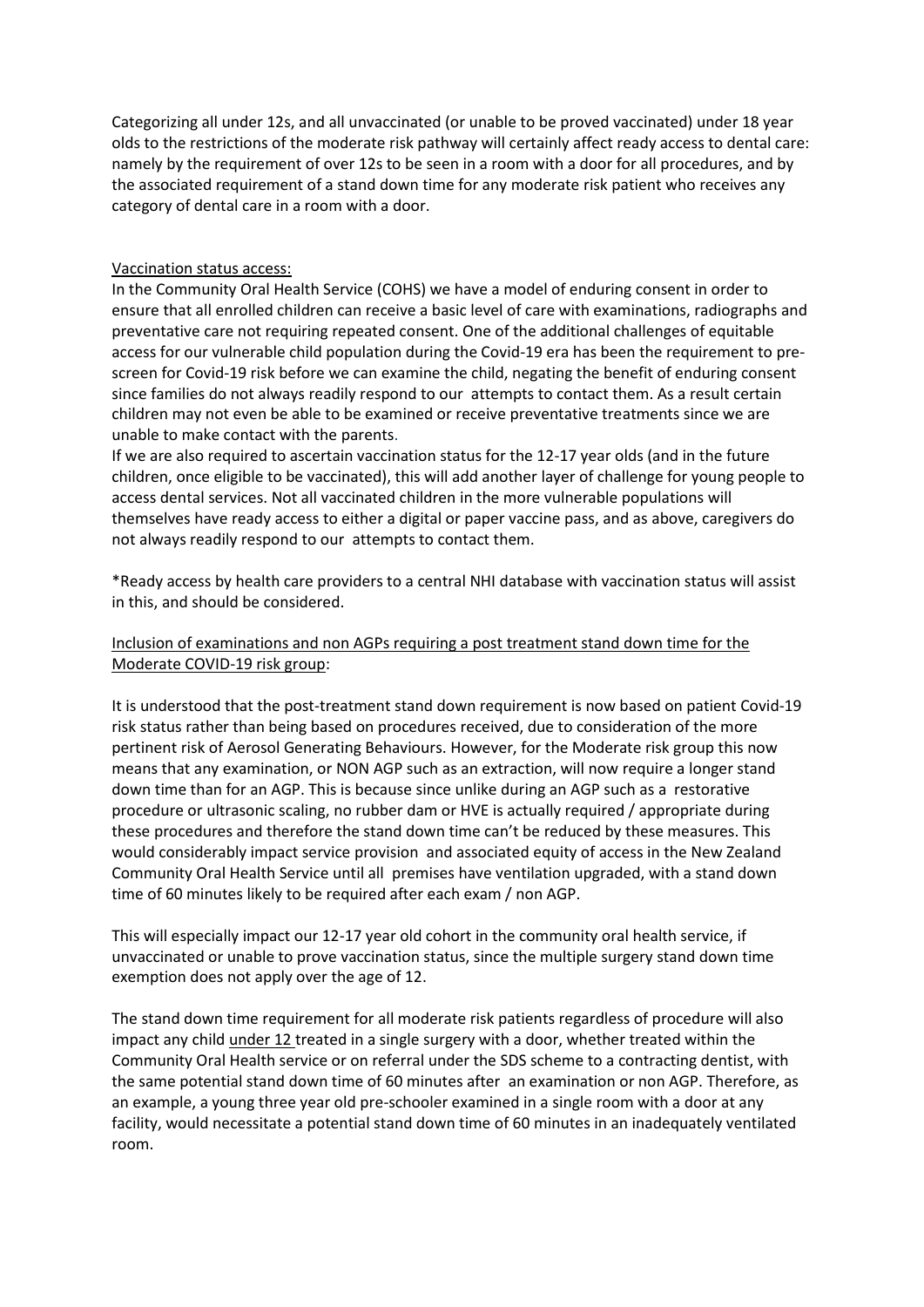\*Consideration may be required for a risk mitigation stand down time reduction for the Moderate risk birth to 17 age group cohort after an examination or non-AGP in a single room with a door in order to balance the IPC requirements with the effect on service provision.

\*Or more radically, consideration may be required to remove all stand down time requirements for all procedures for the birth to 17 age group when dental care is received in a single room with a door, in order to facilitate access to dental services.

Requirement for single room with door for over 12 moderate risk patients for all procedures: All patients over the age of 12 who are unvaccinated or for whom we are unable to ascertain vaccination status (i.e. a significant proportion of the 12 -17 age cohort in the more vulnerable populations) are now categorized as Moderate risk. All Moderate risk patients over the age of 12 now require treatment in a single room with door closed for all procedures including examinations and even non AGPs. This Moderate risk group over the age of 12 are not included in the multiple surgery room requirement exemption.

In the COHS the majority of facilities are open plan, whether fixed facilities or transportable dental units; NB this would also impact the adolescent mobile providers. Whilst building work can be carried out to remedy this, this will be a long term financial and operational project nationally.

In the mean time there will be a significant impact on access to dental services for the over 12 years old child population because of this "single room with door requirement" even for examinations and simple dental procedures.

\*Consideration may be required for removal of the requirement for all patients over the age of 12 who are unvaccinated or for whom we are unable to ascertain vaccination status to receive all dental care in a single room with a door, and to allow them to receive dental care in a multiple chair clinic.

Additional Questions for clarification by DCNZ:

- 1. What is the definition of a 'low risk' support person for a multiple chair clinic, and what would the IPC recommendation be for a support person who has to be in the room with the child but whose vaccination status cannot be confirmed?
- 2. Please clarify if people with a vaccine exemption who can get a "My vaccine pass" can be treated as 'low risk' if asymptomatic. If *yes*, please clarify why asymptomatic children who are not eligible to be vaccinated are required to be treated as 'moderate risk'. [https://www.health.govt.nz/our-work/diseases-and-conditions/covid-19-novel](https://scanmail.trustwave.com/?c=8934&d=7sCg4ZTIDmp5riJ_oiBmHKf9tx6qG4NpnJKCgVKGYA&u=https%3a%2f%2fwww%2ehealth%2egovt%2enz%2four-work%2fdiseases-and-conditions%2fcovid-19-novel-coronavirus%2fcovid-19-vaccines%2fmy-covid-record-proof-vaccination-status%2fcovid-19-vaccine-exemptions-and-certificates)[coronavirus/covid-19-vaccines/my-covid-record-proof-vaccination-status/covid-19-vaccine](https://scanmail.trustwave.com/?c=8934&d=7sCg4ZTIDmp5riJ_oiBmHKf9tx6qG4NpnJKCgVKGYA&u=https%3a%2f%2fwww%2ehealth%2egovt%2enz%2four-work%2fdiseases-and-conditions%2fcovid-19-novel-coronavirus%2fcovid-19-vaccines%2fmy-covid-record-proof-vaccination-status%2fcovid-19-vaccine-exemptions-and-certificates)[exemptions-and-certificates](https://scanmail.trustwave.com/?c=8934&d=7sCg4ZTIDmp5riJ_oiBmHKf9tx6qG4NpnJKCgVKGYA&u=https%3a%2f%2fwww%2ehealth%2egovt%2enz%2four-work%2fdiseases-and-conditions%2fcovid-19-novel-coronavirus%2fcovid-19-vaccines%2fmy-covid-record-proof-vaccination-status%2fcovid-19-vaccine-exemptions-and-certificates)
- 3. Is there the capacity for removing the stand down time *in between* sequential appointments for members of the same family, as per the *UK COVID-19: infection prevention and control dental appendix,* updated 24/11/21.

**……………………………………..**

**Please note that this is a submission from the Auckland Regional Dental Service as part of Waitematā District Health Board and not a personal submission.**

#### **Regards**

**Dr Kirsten Miller Acting Clinical Director Dental Council Person ID: 11266**